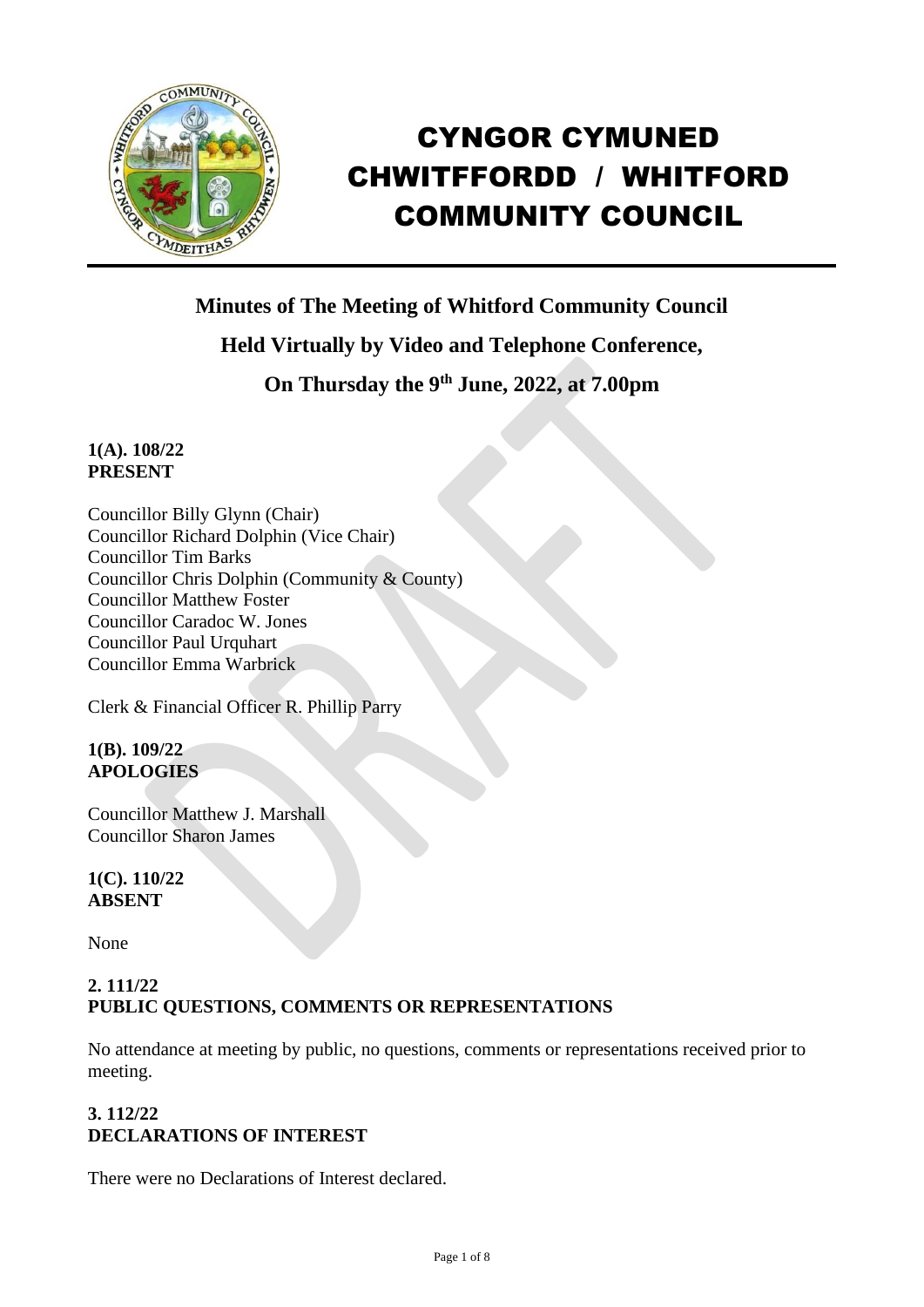## **4. 113/22 TO APPROVE THE MINUTES OF THE MEETING HELD ON THE 12TH MAY, 2022**

The Minutes were proposed as correct by Councillor Caradoc Jones and seconded by Councillor Emma Warbrick and formally agreed by the Members present.

## **5. 114/22 PROGRESS REPORT ON MATTERS RAISED AT PREVIOUS MEETINGS**

The Clerk referred to the following matters from previous Minutes:

**(1) Minute no: 8. 91/22 (page 3)** – in relation to concerns received from a resident of Lloc, in particular, to a number of Highway defects, speed restriction signage and overgrowth on pavements.

The Clerk advised Members that he had written to the resident providing the decision by this Council; advised Flintshire Highways of the resident concerns, including arranging for Councillor Chris Dolphin to speak personally with the resident in his capacity as a County Councillor.

Councillor Chris Dolphin confirmed, that he had spoken with the resident and Highway Officers. Whilst the County will consider the concerns raised, a letter will be sent to landowners whose hedges / trees are obstructing the pavement, seeking their removal.

**(2) Minute no: 11.94/22 (pages 3 & 4)** – in relation to correspondence with the Chair of Ysgol Bro Carmel School Governors. The Clerk read out a letter received from the Chair of School Governors Mr. Kevin Jones, which stated the following: 'The Governing Body discussed this matter at length and have decided not to transfer the lower field over to Whitford Community Council. We wish you every success in finding alternative land for the young people in the locality'.

**Members agreed the following:** Were completely disappointed with the reply. Councillor Chris Dolphin to make contact with County Education Officers to discuss.

**(3) Minute no: 15. 104/22 (page 8)** – in relation to the installation of a red dog bin on the A5026 Road in Lloc (near main entrance to Pen Y Gelli woods) and general litter bin on Dyserth Road, Lloc (public footpath area to Pen Y Gelli woods).

Councillor Chris Dolphin advised, that following the correspondence to the Street Scene Officer for the area sent by the Clerk, the Street Scene Officer appears to agree a red dog bin on the A5026 but not a litter bin on Dyserth Road. Councillor Dolphin has requested a site meeting with the Street Scene Officer.

## **Pending Matters:**

## **The Clerk advised, that the following matter remain in the pending file:**

• Planning application for both Change of Use and Conservation approval, in relation to the Red phone box in Pantasaph, which is still awaiting determination by a Planning Officer.

**6(A). 115/22 CORRESPONDENCE**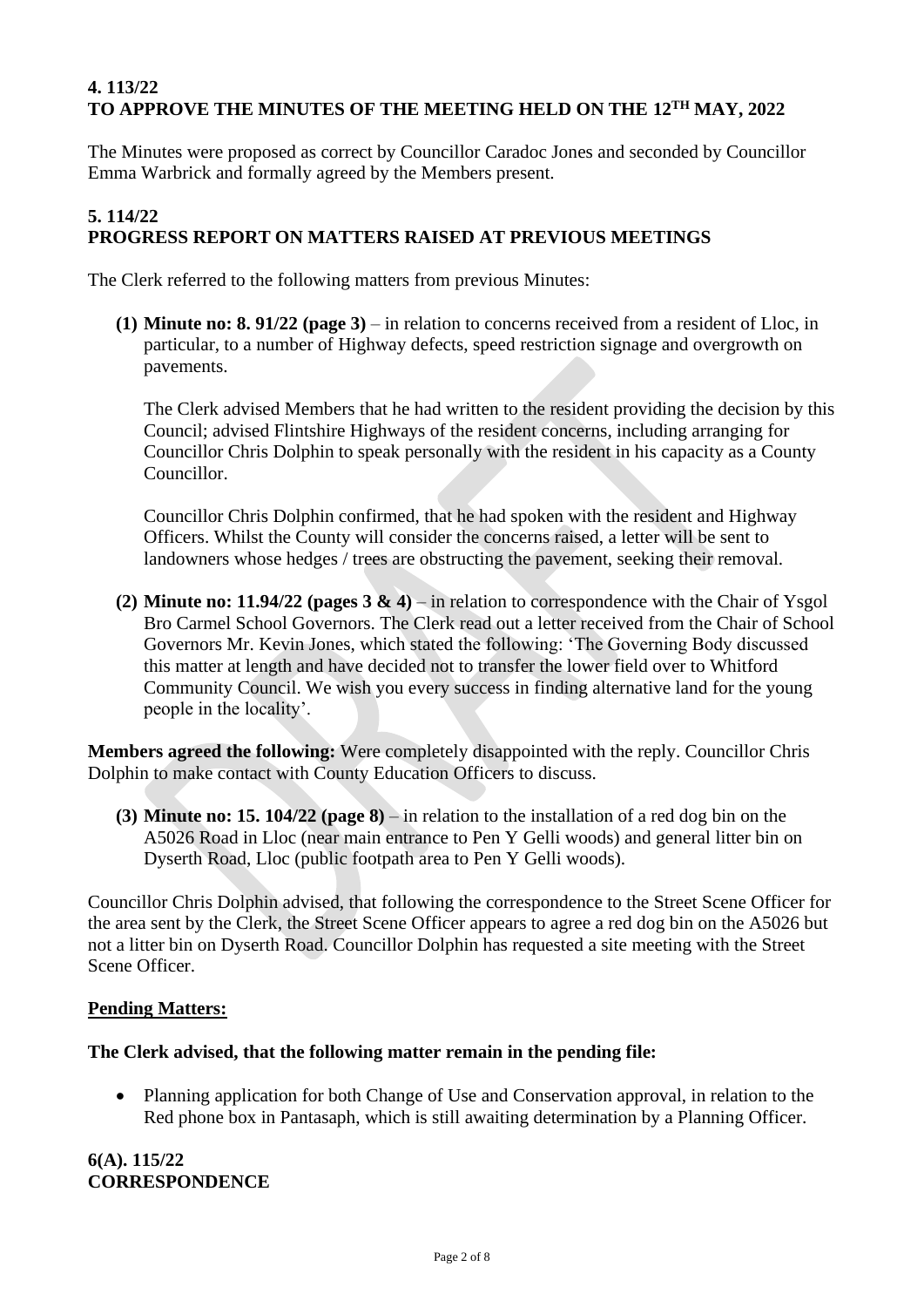#### **The following correspondence had been received, that was required to be either advised to, or dealt with by the Members:**

**(1)** The Clerk read out a report received from North Wales Police, in relation to reported criminal offences within the Community:

**Carmel -** 6 x Violence / 1 x Criminal damage

**Gorsedd** - No crimes reported

**Lloc** - 1 x Anti-social behaviour / 1 x Theft

**Pantasaph -** No crimes reported

**Whitford -** No crimes reported

**(2)** Flintshire County Council: Request from the Chief Officer (Governance), seeking if the Community Council wish to nominate a Councillor to be considered as the Flintshire Town & Community Council representative, to sit on the Standards Committee.

#### **Members agreed the following:** No nomination.

**(3)** Flintshire County Council: Match Funding Scheme for improvements to Children's play areas 2022 / 2023. The correspondence advises that the Whitford children's play area in in need of investment.

The Clerk recollected to Members that the sum of £10,000 had been provisionally agreed during the budget setting process, to be held in ear-marked reserves budget, should the Whitford play area be identified.

**Members agreed the following:** To formally agree match funding of £10,000.00 from Council's ear-marked reserves for the Whitford Children's play area upgrade . The Clerk to emphasise to the County, that this Council be consulted and agree the play area items.

#### **The following correspondence was forwarded by e-mail to Members:**

❖ E-mail from Councillor Chris Dolphin advising in relation to a number of drainage grids stolen in a number of areas within the community.

#### **6(B). 116/22 CLERK'S REPORT**

- **(a)** The Clerk advised that the following Public Notice had been displayed on the Council's web site and notice boards on the  $1<sup>st</sup>$  June, as required by Audit Wales. Notice of Appointment of the Date for the Exercise of Electors' Rights – Financial Year Ending 31st March 2022.
- **(b)** The Clerk advised the following in relation to the Red K6 Telephone Box in Pantasaph:
	- (i) Ouotation received for the re-painting of the Box, at a cost of £475.00  $(£450$  labour & £25 paint and materials) to include removal of loose rust and flaking paint and general tidy-up)

**Members agreed the following:** Accepted the above quotation.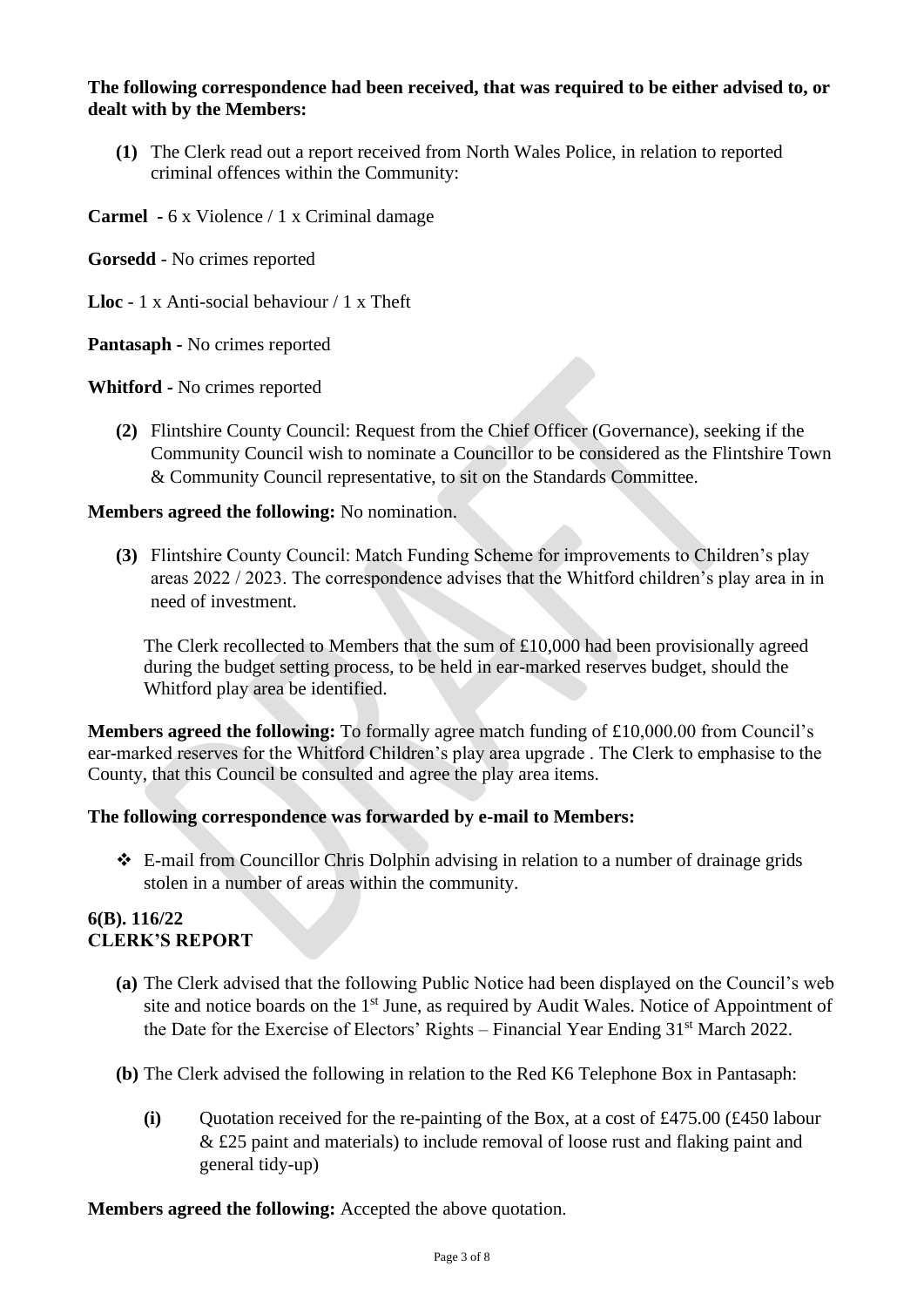**(ii)** The Clerk advised, a number of the smaller glass window panes have been vandalised in the Red K6 Phone Box in Pantasaph – that the Council had recently adopted from BT Payphones. The Clerk further advised, that Councillor Emma Warbrick had made enquiries in the area to ascertain if nearby properties have CCTV, but to no avail.

Councillor Billy Glynn advised Members further in relation to the damage, which consisted of five broken glass panes. A specialist Company had been advised by BT to purchase glass and other parts for K6 phone boxes. The cost of new glass and accessories would be in the region of £40.00.

**Members agreed the following:** The Clerk to ascertain the actual cost with the Chair and Vice Chair to agree, or other, in-between meetings – and if agreed, the Clerk to place an order.

**(c)** The Clerk recollected Members to the January Council meeting whereby the Clerk's holiday leave was advised for 2022 (not minuted as private) and in particular, the change of date for the July Council meeting. The Clerk further advised, that Councillor Chris Dolphin had provided the Carmel Village Hall availability for future Council meetings. It appears that on a number of Council meeting dates, whilst the Council use the Committee Room, the main Hall is also booked, which has caused noise concerns in past Council meetings. Councillor Dolphin had also advised the Clerk that the Gorsedd Church has been refurbished and is available for meetings.

**Members agreed the following: (1)** Council meetings to be held on the second Thursday of the month, commencing from July **(2)** Commencing from September Council meetings will be held hybrid with the venue being St. Paul's Church in Gorsedd.

- **(d)** The Clerk advised in relation to an e-mail and photographs received from Carmel Bowling Club, following the removal of a wooden structure and installation of a new metal secure storage unit, which the Community Council had previously provided funding towards. Members virtually viewed the photographs of before and after.
- **(e) The Clerk brought to the attention of Members the following from County & Community Councillor Chris Dolphin:**
- The Early Years Childcare facility at Ysgol Bro Carmel; the building work will commence on the  $16<sup>th</sup>$  June. The construction company will notify local residents of the work, with the School making arrangements for the staggered drop off and collection times for pupils to alleviate congestion.

#### **6(C). 117/22 CO-OPTION OF VACANT COUNCILLOR SEATS – FOLLOWING UNCONTESTED ELECTION**

The Clerk advised Members that the following Public Notice had been displayed on the Council's web site and notice boards; under the Local Government (Wales) Measure Act 2011, Section 116, in relation to the co-option of two Councillors, with a closing date of 12 Noon on Monday  $6<sup>th</sup>$  June. Three applications of interest had been received by the nominated Councillor Billy Glynn. Members virtually read the three applications.

**Members agreed the following: (1)** Proposed, seconded and agreed: Gareth Sharp and Melanie Wallis be co-opted as Whitford Community Councillors **(2)** Thanked retired Councillor Joe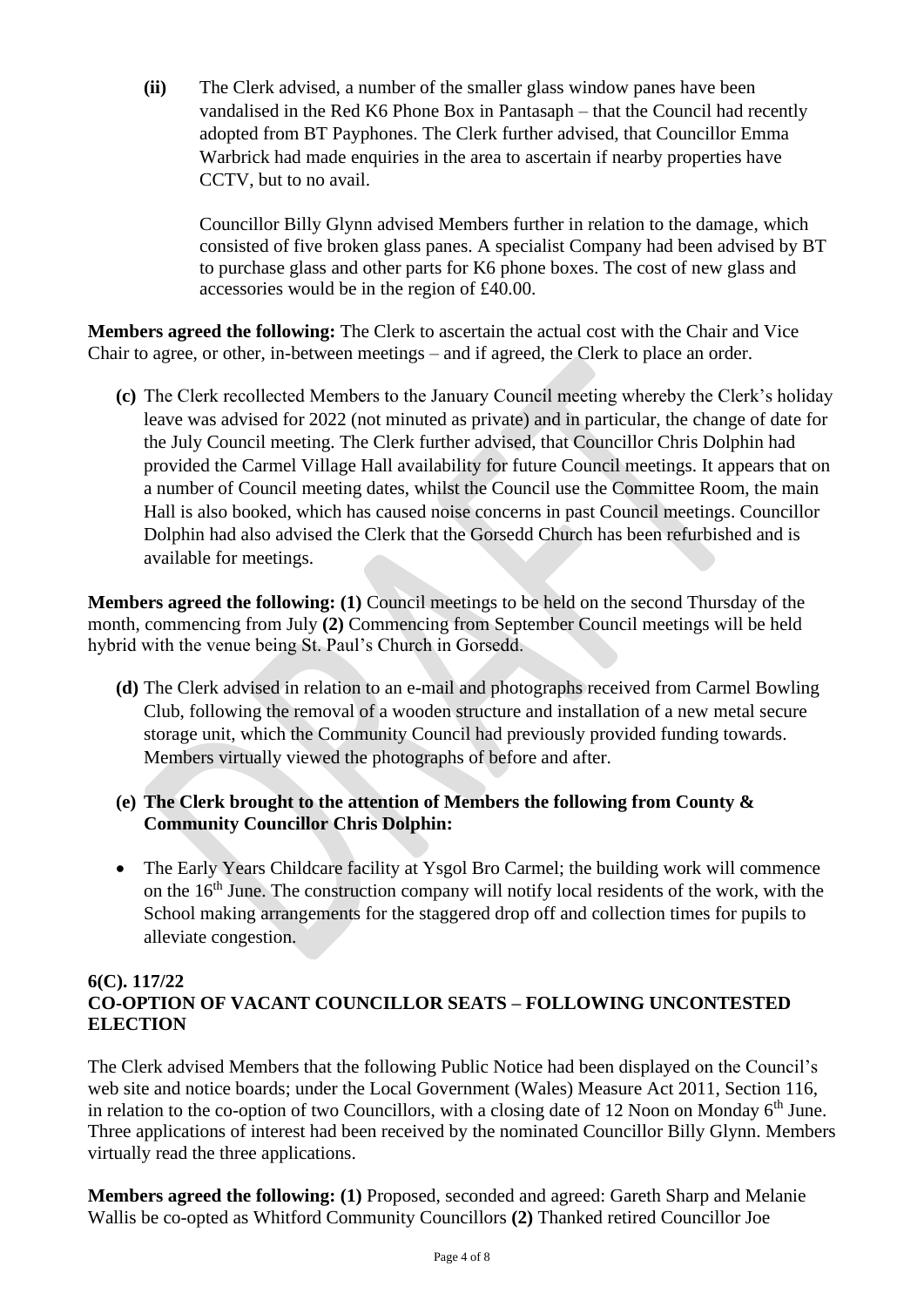Williams for his commitment and public service, to both the Whitford Council and residents over a substantial period of years.

#### **6(D). 118/22 STREETSCENE SCHEDULE (FLINTSHIRE COUNTY COUNCIL)**

#### **The Clerk advised in relation to the following concern that had been reported to StreetScene, since the last Council meeting:**

❖ Overflowing bin at the top entrance to Pen Y Gelli Woods. (Reported as being emptied following complaint).

#### **The Clerk provided the following update from Mr. Nigel Seaburg (StreetScene) Officer**

The Clerk recollected Members to an e-mail forwarded from Mr. Nigel Seaburg, which provided the following information: *(Update in italics)*

**(1)** Monastery Road in Pantasaph. The road surface is breaking up in two areas – between St. Clare's Court and the Red Phone Box

 *The defects have recently been made safe, hoping to see the area class 1 patched later this year.*

**(2)** Whitford Road – travelling from Holway. The edges of the roadway are crumbling (photographs will be sent in due course)

*Will await photos and will then inspect/ monitor*

**(3)** Waen Bends. Grass verges require cutting back

 *Will ask contractor to cut verges when doing visibility cut soon*

**(4)** Monastery Road, Pantasaph. Pot hole near The Pines

*Pothole was recently added to our system via routine inspection*

**(5)** Babell Road – brow of Hill near the new footpath – pot hole

 *Minor surface issue will monitor and add to system at next month's inspection*

**(6)** Carmel Hill – A number of pot holes (could the whole length of this road be inspected please)

 *Will Inspect and add as necessary to our system*

**(7)** Penfforddllan Road – road surface breaking up

 *Penfforddlan Road, can you be more specific please. If heading up to Gelli Farm /Junction road edge has recently been repaired.*

• Councillor Tim Barks clarified, as follows: Traveling from Lloc past Misty Waters towards the roundabout, the tarmac surface is breaking up as you approach the roundabout.

#### **Members brought the following concerns to the attention of the meeting:**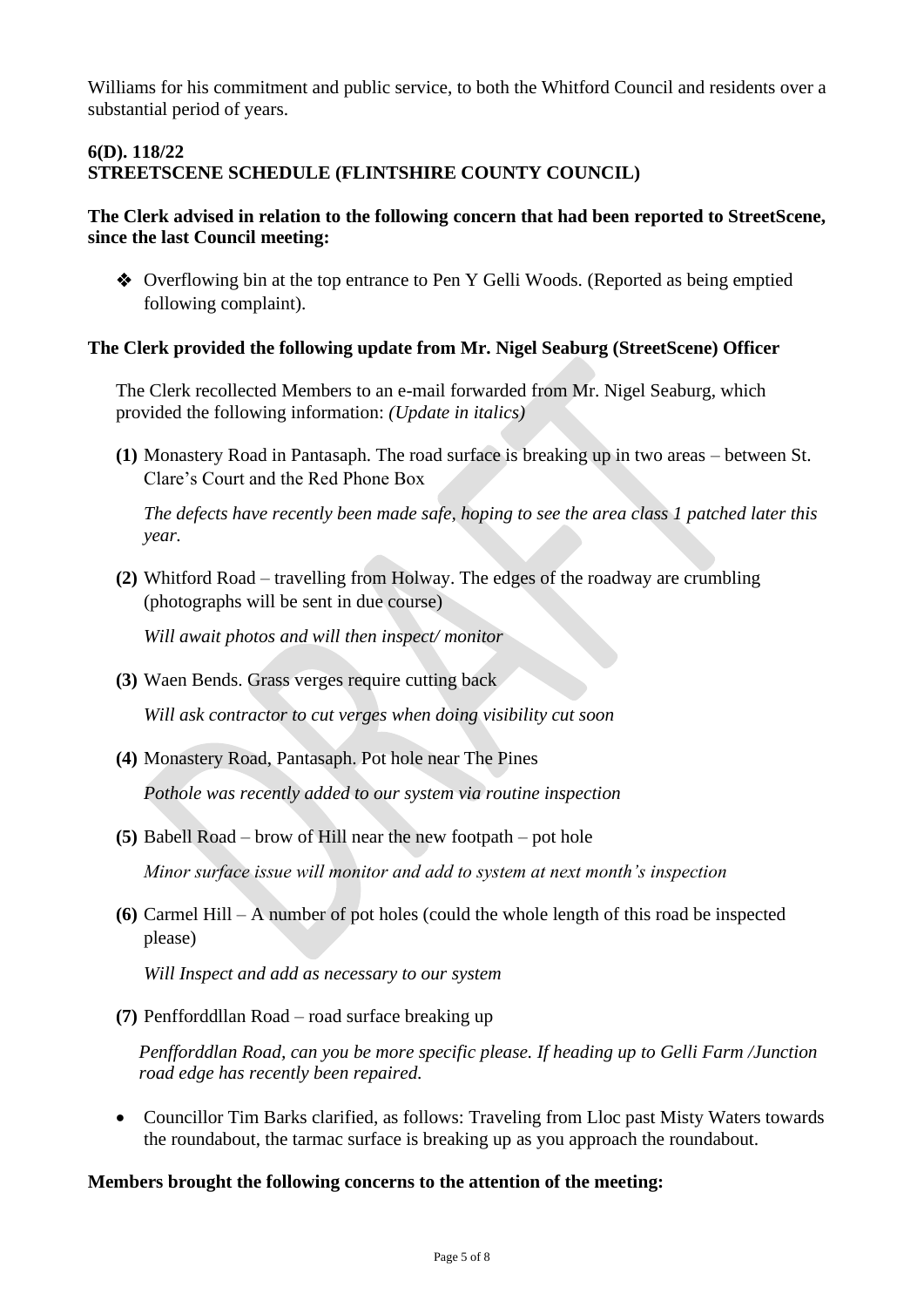- **(1)** General concerns in the Whitford village area. The main road through the village requires sweeping and litter removal.
- **(2)** Hedge running alongside the Glebe Field in Whitford is growing into the roadway.
- **(3)** Increased amount of rubbish bearing the names of McDonald's, Greggs and Subway in the area roads surrounding these businesses.
- The Clerk to enquire with the County Council as to the following: The planning grant for McDonald's apparently stated; the Company were to remove litter within a certain distance from their premises; can this be confirmed, and if so, the current distance.

## **7. 119/22 REPRESENTATIVES REPORTS (COMMITTEES, LIAISON & MEETINGS ATTENDED)**

- **(i)** Councillor Billy Glynn advised of his attendance at a Re-ordering Service at St. Paul's Church in Gorsedd.
- **(ii)** Councillor Emma Warbrick advised of her resignation, as the Council's Representative School Governor at Ysgol Bro Carmel.

#### **8(A). 120/22 PLANNING APPLICATIONS**

#### **The following planning applications to be considered by Members at the meeting:**

**(a)** Application number: 064333 – for infill extension to rear of property, alterations to exterior hard landscaping to provide level access from parking area to back door and onto rear patio area, at Ael y Bryn, Carmel Road, Carmel.

**Comment by Council:** Subject to compliance with relevant policies and planning guidance notes, then no objections raised.

**(b)** Application number: FUL/000064/22 – for demolition of former Halfway House & replacement with two detached dwellings, associated parking & residential amenity, at Halfway House, Allt Y Golch, Carmel.

**Comment by Council:** Objects to the application, for the following reasons: (1) Severe highway safety concerns (2) The positioning of the plot nearest to the junction with Allt Y Golch; this is an extremely busy area for vehicle movement whereby the plot will impede visibility (3) Over development of the site.

**(c)** Application number: FUL/000021/22 – for the erection of a dormer bungalow, at 1 Mwdwl Eithin Cottages, Carmel.

**Comment by Council:** Subject to compliance with relevant policies and planning guidance notes, then no objections raised.

## **8(B). 121/22 PLANNING DECISIONS**

No planning decisions have been received from Flintshire County Council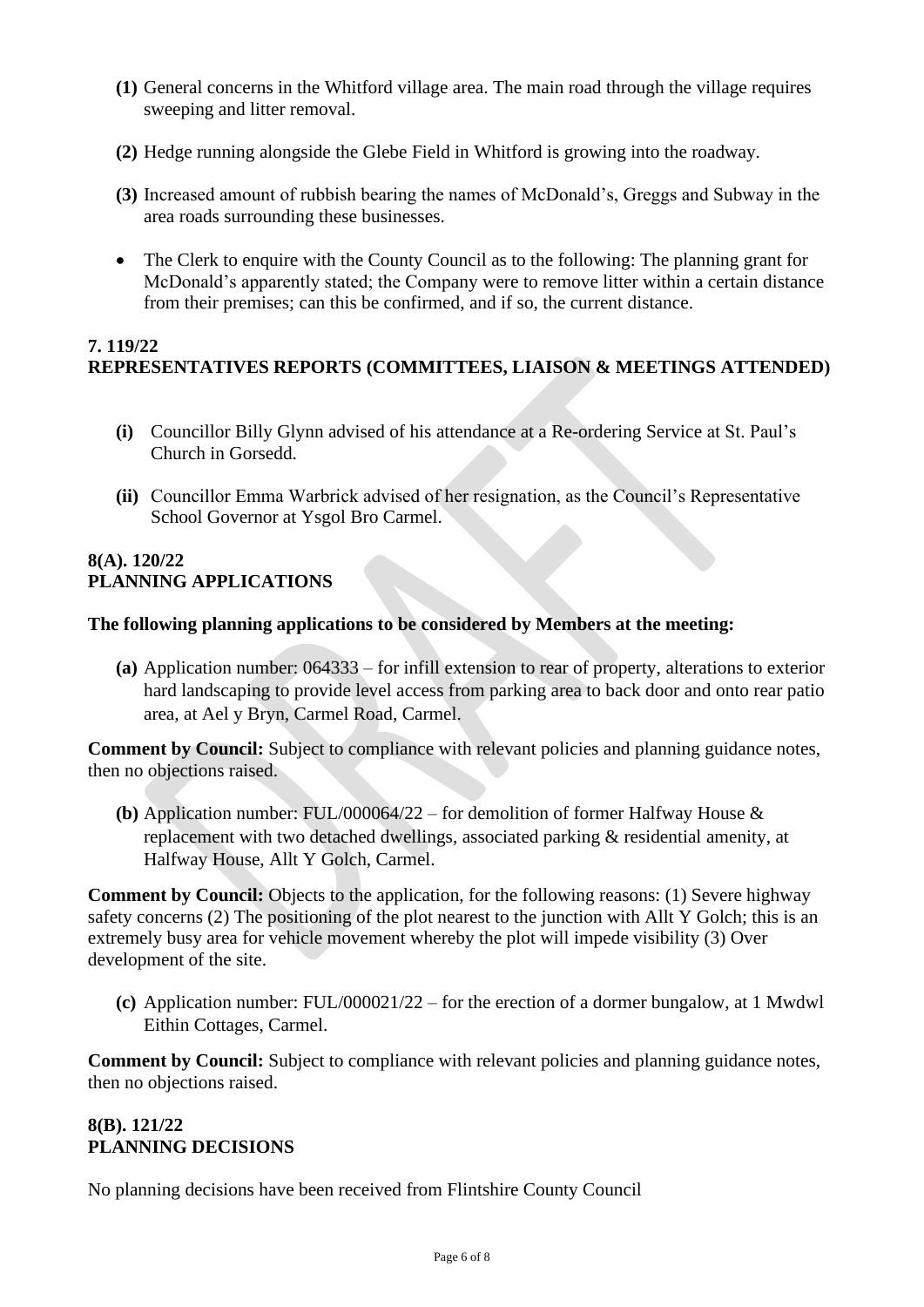## **9. 122/22 TO CONSIDER: COMMUNITY GRASS CUTTING CONTRACT (CLLR BILLY GLYNN)**

Councillor Billy Glynn recollected Members to a number of previous discussions to highway grass maintenance, and in particular, the surrounding areas of the various Council bench seats within the Villages of the Community Council. Councillor Glynn itemised the following five bench seats:

- **(1)** Carmel. The Bryn Village Road travelling from Carmel towards Gorsedd
- **(2)** Lloc. Roadside grass verge opposite (side) of Lloc garage on Dyserth Road (A5026)
- **(3)** Lloc. Roadside grass verge at Penfforddllan Roundabout (Misty Waters area)
- **(4)** Whitford area at Pen Y Allt, Trelogan (opposite stone monument named Maen Achwyfan Cross – at area to the left of red post box)
- **(5)** Whitford Village, near former Huntsman Inn Public House

The seats in Carmel, two in Lloc and in the area of Maen Achwyfan are sited on grassed roadside embankments and require the surrounding grass and other growth removal on regular occasions during the summer period. The Whitford seat is sited on tarmac, with four wooden slats broken and a sapling growing though the slats. The area requires clearance of other rubbish.

**Members agreed the following: (1)** The Chair of Council Billy Glynn and the Clerk to draft two quotation specifications; one for grass cutting during summer period and general tidy-up for all above referred to bench seats **(2)** Second specification for the repair and painting of the Whitford bench seat **(3)** To agree the specifications with the Vice Chair of Council **(4)** To forward the agreed specifications to two contractors who have completed work for the Council during the past year, seeking quotations from these companies.

## **10. 123/22**

## **APPROVAL OF ACCOUNTS FOR PAYMENT**

| <b>Cheque</b><br>Number | <b>Payee</b>                                                                                                                                                                              | <b>Net</b><br>£ | <b>Vat</b><br>£ | <b>Total</b><br>£ |
|-------------------------|-------------------------------------------------------------------------------------------------------------------------------------------------------------------------------------------|-----------------|-----------------|-------------------|
|                         | Payments made – to be confirmed:                                                                                                                                                          |                 |                 |                   |
|                         | <b>Standing Order: R. P. Parry - Clerk to Council</b><br>(Monthly salary & home working allowance for May)<br>Payments dated 01/06/2022                                                   |                 |                 |                   |
|                         | Payment for consideration at meeting to be paid by                                                                                                                                        |                 |                 |                   |
|                         | <b>BACS:</b>                                                                                                                                                                              |                 |                 |                   |
|                         | H. M. Revenue & Customs. Clerk's PAYE & Clerk $\&$<br>Council NI - April, May & June 2022                                                                                                 | 614.91          |                 | 614.91            |
|                         | Cllr Richard Dolphin (re-imbursement) Sponsoring a<br>pre exam session at Holywell High School. Donation<br>agreed by Chair and Vice Chair in-between meetings)<br>(Section 137 LGA 1972) | 30.00           |                 | 30.00             |

## **11. 124/22 APPLICATIONS FOR FINANCIAL SUPPORT**